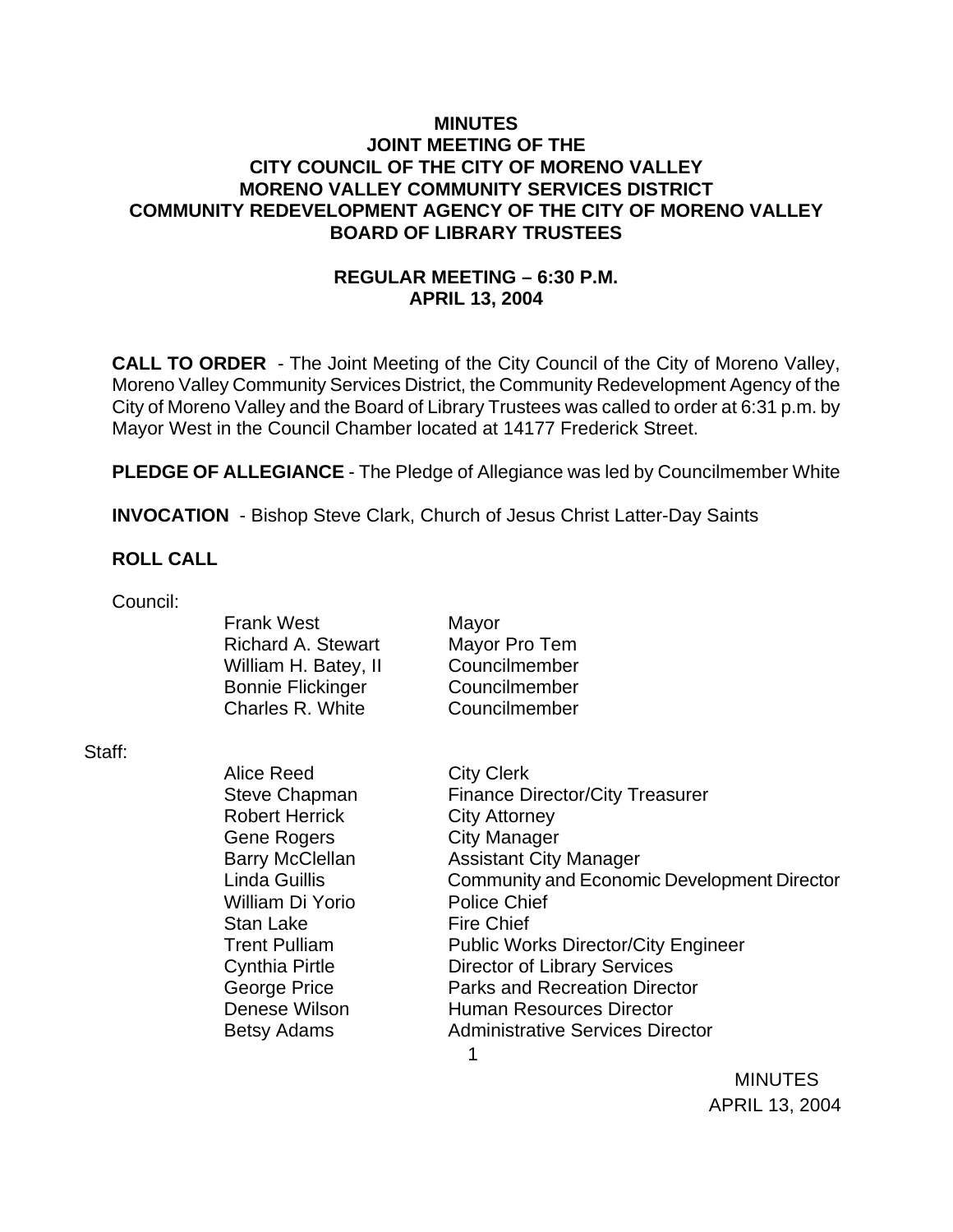## **JOINT CONSENT CALENDARS (SECTIONS A-D) OF THE CITY COUNCIL OF THE CITY OF MORENO VALLEY, MORENO VALLEY COMMUNITY SERVICES DISTRICT, COMMUNITY REDEVELOPMENT AGENCY OF THE CITY OF MORENO VALLEY AND THE BOARD OF LIBRARY TRUSTEES**

Mayor West opened the agenda items for the Consent Calendars for public comments, which were received from Pete Bleckert (Items A5 & A15).

Council Member Batey made a motion, seconded by Mayor Pro Tem Stewart to approve the Consent Calendars in their entireties. Motion carried 5-0. Roll call vote.

## **A. CONSENT CALENDAR** - **CITY COUNCIL**

- A1. ORDINANCES FIRST READING BY TITLE ONLY Waived reading of all Ordinance Introductions and read by title only.
- A2. APPROVAL OF THE 2004/05 FISCAL YEAR STORM WATER PROTECTION PROGRAM BUDGET FOR COUNTY SERVICE AREA (CSA) 152 Approved the County Service Area (CSA) 152 Budget for FY 2004/2005 in the amount of \$436,060 and authorized the levy of CSA 152 Assessment at \$8.15 per Benefit Assessment Unit (BAU) for FY 2004/2005.
- A3. NOTICE OF COMPLETION AND ACCEPTANCE OF THE FISCAL YEAR 2002/2003 BICYCLE TRANSPORTATION ACCOUNT (BTA), CLASS II & III BIKEWAYS PROJECT, PROJECT NO. 03-12565320. Ratified Contract Change Order Nos. 1 and 2 (Final); accepted the work as complete for the Fiscal Year 2002/2003 BTA, Class II & III Bikeways by C-18, Inc., P.O. Box 3360, Beaumont, California 92223; directed the City Clerk to record the Notice of Completion within ten (10) days, at the office of the County Recorder of Riverside County, as required by Section 3093 of the California Civil Code; authorized the Director of Finance to release the retention to C-18, Inc., thirty-five (35) calendar days after the date of recordation of the Notice of Completion, if no claims are filed against the project; and accepted the improvements into the City's maintained road system.
- A4. AMENDMENT TO AGREEMENT FOR PROFESSIONAL CONSULTANT SERVICES FOR THE DAY STREET REHABILITATION FROM ALESSANDRO BOULEVARD TO COTTONWOOD AVENUE (PROJECT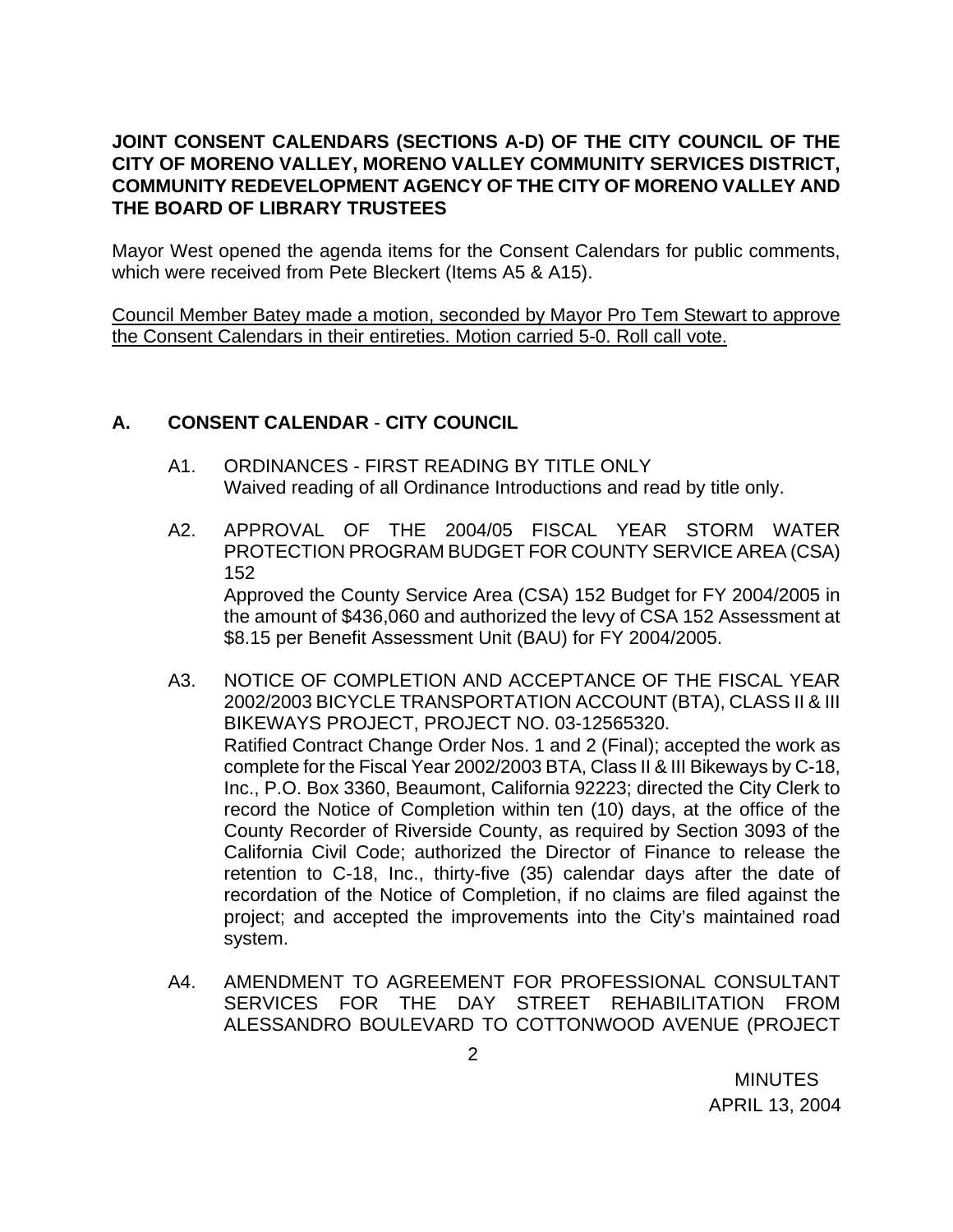NO. 02-89266920), AND STORM DRAIN LINE GG FROM OLD I-215 FRONTAGE ROAD TO DAY STREET (PROJECT NO. 02-89280022) Approved the Amendment to Agreement for Professional Consultant Services with AEI • CASC Engineering, 937 South Via Lata, Suite 500, Colton, California 92324 to provide preliminary engineering services for street and storm drain improvements; authorized the Mayor to execute the Amendment to Agreement for Professional Consultant Services with AEI . CASC Engineering; and authorized an increase in the Purchase Order to AEI • CASC Engineering, in the not-to-exceed amount of \$12,206 for Account No. 892.66920 and \$2,300 for Account No. 892.80022, when the Amendment to Agreement has been signed by all parties.

- A5. AMENDMENT TO AGREEMENT FOR PROFESSIONAL CONSULTANT SERVICES FOR THE TELECOMMUNICATIONS MASTER PLAN (TMP), PROJECT NO. 01-41268721 Approved the Amendment to Agreement for Professional Consultant Services with Auriga Corporation, 890 Hillview Court, Suite 130, Milpitas, California 95035 to provide Professional Consultant Services for the completion of the Telecommunications Master Plan (TMP); authorized the Mayor to execute the Amendment to Agreement for Professional Consultant Services with Auriga Corporation; authorized the Finance Director to appropriate and transfer \$8,980 from the General Fund unencumbered Capital Reserve to the TMP (Account No. 412.68721); and authorize an increase in the Purchase Order to Auriga Corporation, in the not-to-exceed amount of \$9,980 for Account No. 412.68721, when the Amendment to Agreement has been signed by all parties.
- A6. FINAL MAP 29761 REDUCE FAITHFUL PERFORMANCE BOND BY 90% AND ADOPT RESOLUTION NO. 2004-25, A RESOLUTION OF THE CITY COUNCIL OF THE CITY OF MORENO VALLEY AUTHORIZING ACCEPTANCE OF THE PUBLIC RIGHT-OF-WAY IMPROVEMENTS AS COMPLETE AND ACCEPTING MARINER WAY, BEACHCOMBER STREET, CORAL LANE, VIA PAVON, AND NAUTICAL CIRCLE INTO THE CITY MAINTAINED STREET SYSTEM - SUBDIVIDER – D. R. HORTON, INC.

 Approved a 90% reduction to the Faithful Performance Bond for Final Map 29761; authorized the City Engineer to reduce the Faithful Performance Bond by 90%; and adopted Resolution No. 2004-25 authorizing the acceptance of the public right-of-way improvements for Final Map 29761 as complete and accepting Mariner Way, Beachcomber Street, Coral Lane, Via Pavon, and Nautical Circle into the City Maintained Street System.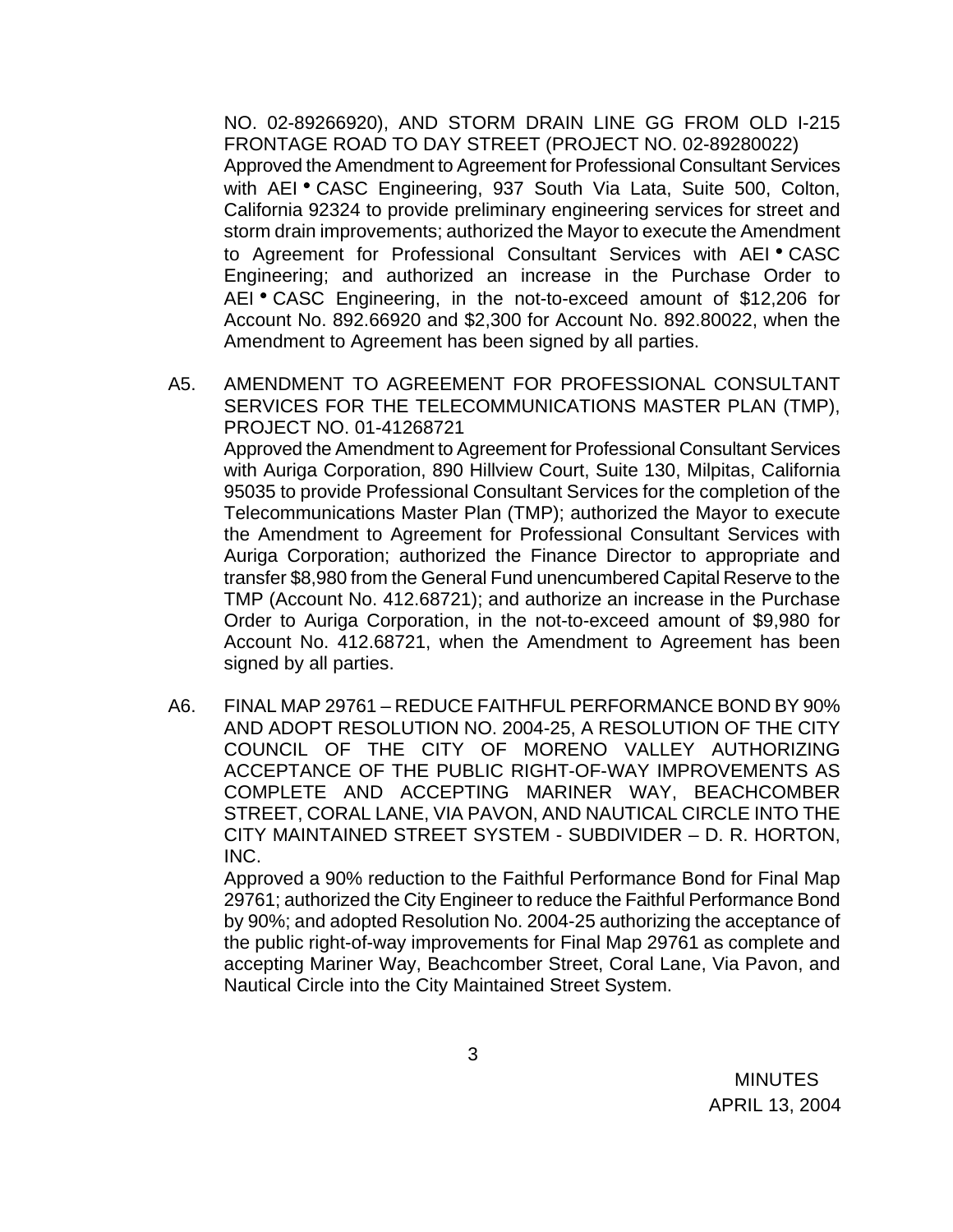#### Resolution No. 2004-25

A Resolution of the City Council of the City of Moreno Valley, California, Authorizing the Acceptance of the Public Right-of-Way Improvements as Complete Within Tract 29761, and Accepting Mariner Way, Beachcomber Street, Coral Lane, Via Pavon, and Nautical Circle into the City Maintained Street System

A7. PALM DESERT DEVELOPMENT COMPANY (PDDC) HEACOCK COTTONWOOD III, LP (COTTONWOOD PLACE PHASE III) RESOLUTIONS FOR TAX CREDIT APPLICATION Adopted Resolution No. 2004-26, a Resolution of the City of Moreno Valley regarding assistance to the Cottonwood Place Phase III housing development proposed by Palm Desert Development Company.

#### Resolution No. 2004-26

A Resolution of the City Council of the City of Moreno Valley, California, Supporting the Cottonwood Place Phase III Housing Development and Affirming its Intention to Provide Assistance to Heacock Cottonwood III, LP, a Subsidiary of the Palm Desert Development Company

- A8. APPROVAL OF PARCEL MAP 31438 LAWLESS ROAD, EAST OF PIGEON PASS ROAD - SUBDIVIDER - JAMES R. MAURER Approved Parcel Map 31438, authorized the City Clerk to sign the map and transmit said map to the County Recorder's Office for recordation.
- A9. 2003 ANNUAL REPORT ON THE PLANNING COMMISSION Received and filed the 2003 Annual Report of the Planning Commission and authorized transmittal to the California State Office of Planning and Research in accordance with Government Code Section 65040.5.
- A10. MARCH JOINT POWERS AUTHORITY RESOLUTION Adopted Resolution No. 2004-27 designating March Joint Powers Authority (JPA) "single local base retention entity."

Resolution No. 2004-27

A Resolution of the City Council of the City of Moreno Valley to Appoint the March Joint Powers Authority the Single Local Base Retention Entity for March Air Reserve Base

 MINUTES APRIL 13, 2004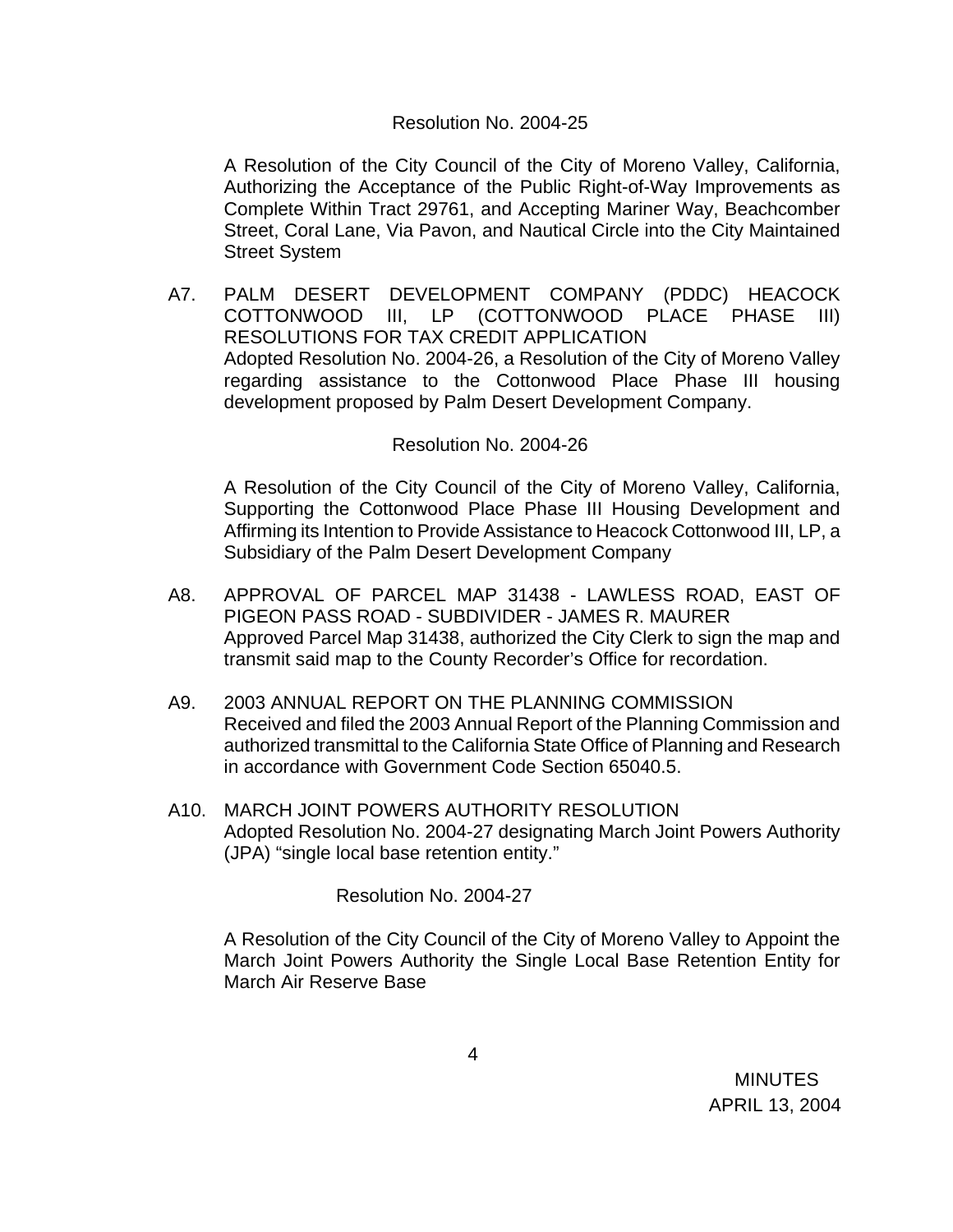- A11. MINUTES REGULAR MEETING OF MARCH 23, 2004 Approved as submitted.
- A12. ACCEPTANCE OF YOUTHBUILD GRANT OF \$400,000 FROM THE U.S. DEPARTMENT OF HOUSING AND URBAN DEVELOPMENT Accepted the YouthBuild grant and authorized the City Manager to execute a contract with the U.S. Department of Housing and Urban Development (HUD) for \$400,000.
- A13. REQUEST FOR FUNDING FOR MJPA PARKS AND RECREATION FEASIBILITY STUDY Approved a request from the March Joint Powers Authority (MJPA) for Moreno Valley to participate in a Parks and Recreation Feasibility Study at a cost not to exceed \$10,000.
- A14. APPROVAL OF RESOLUTION NO. 2004-28, SUMMARY VACATION OF PORTIONS OF THE EQUESTRIAN TRAIL EASEMENT TO FINAL MAP 30232 - SOUTHEAST CORNER OF CACTUS AVENUE AND JOHN F. KENNEDY DRIVE. SUBDIVIDER - RYLAND HOMES OF CALIFORNIA, INC. Approved and adopted Resolution No. 2004-28, summarily vacating portions of the equestrian trail easement to Final Map 30232; and directed the City Clerk to certify said resolution and transmit a copy to the County Recorder's office for recording.

Resolution No. 2004-28

A Resolution of the City Council of the City of Moreno Valley, California, Ordering the Summary Vacation of Portions of the Equestrian Trail Easement to Final Map 30232

A15. TRACT 29732-ACCEPT AGREEMENT AND BONDS FOR PUBLIC RIGHT-OF-WAY IMPROVEMENTS FOR UTILITY ELECTRICAL INFRASTRUCTURE. VIA DEL LAGO AT IRIS AVENUE AND MORENO BEACH DRIVE. SUBDIVIDER - U. S. HOME CORPORATION Accepted the bonds and Agreement for Public Improvements for Utility Electrical Infrastructure for Tract 29732; authorized the Mayor to execute the agreement; and directed the City Clerk to forward the signed agreement to the County Recorder's office for recordation.

## **B. CONSENT CALENDAR** - **COMMUNITY SERVICES DISTRICT**

B1. ORDINANCES - FIRST READING BY TITLE ONLY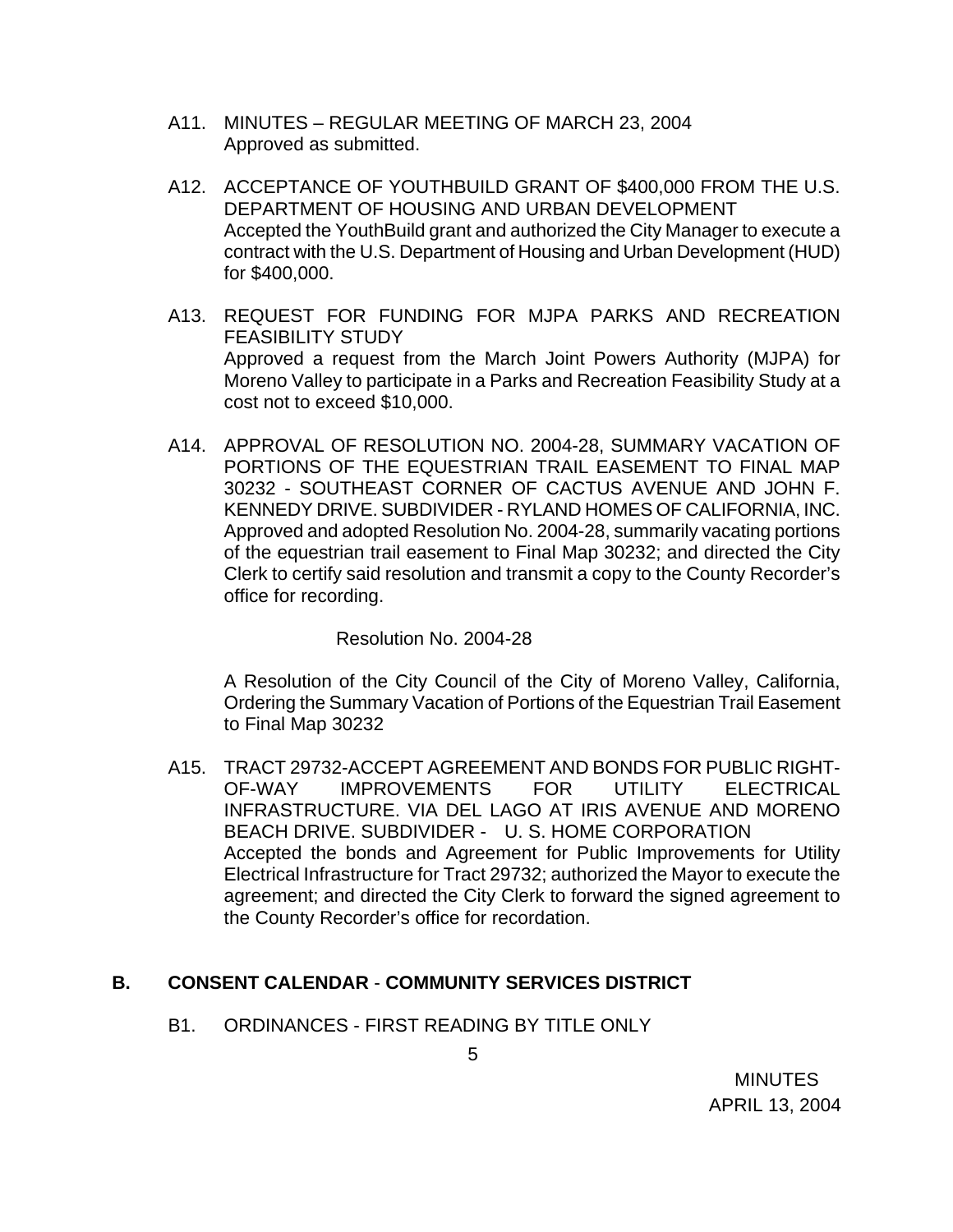Waived reading of all Ordinance Introductions and read by title only.

B2. MINUTES – REGULAR MEETING OF MARCH 23, 2004 Approved as submitted

### **C. CONSENT CALENDAR** - **COMMUNITY REDEVELOPMENT AGENCY**

- C1. ORDINANCES FIRST READING BY TITLE ONLY Waived reading of all Ordinance Introductions and read by title only.
- C2. MINUTES REGULAR MEETING OF MARCH 23, 2004 Approved as submitted
- C3. PALM DESERT DEVELOPMENT COMPANY (PDDC) HEACOCK COTTONWOOD III, LP (COTTONWOOD PLACE PHASE III) RESOLUTIONS FOR TAX CREDIT APPLICATION Adopt Resolution RDA 2004-01, a resolution of the Community Redevelopment Agency of the City of Moreno Valley regarding assistance to the Cottonwood Place Phase III housing development proposed by Palm Desert Development Company.

Resolution No. RDA 2004-01

A Resolution of the Community Redevelopment Agency of the City of Moreno Valley Supporting the Cottonwood Place Phase III Housing Development and Affirming its Intention to Provide Assistance to Heacock Cottonwood III, LP, a Subsidiary of the Palm Desert Development Company

### **D. CONSENT CALENDAR** - **BOARD OF LIBRARY TRUSTEES**

- D1. ORDINANCES FIRST READING BY TITLE ONLY Waived reading of all Ordinance Introductions and read by title only.
- D2, MINUTES REGULAR MEETING OF MARCH 23, 2004 Approved as submitted
- **E. PUBLIC HEARINGS** None

## **F. ITEMS REMOVED FROM CONSENT CALENDARS FOR DISCUSSION OR SEPARATE ACTION**

 MINUTES APRIL 13, 2004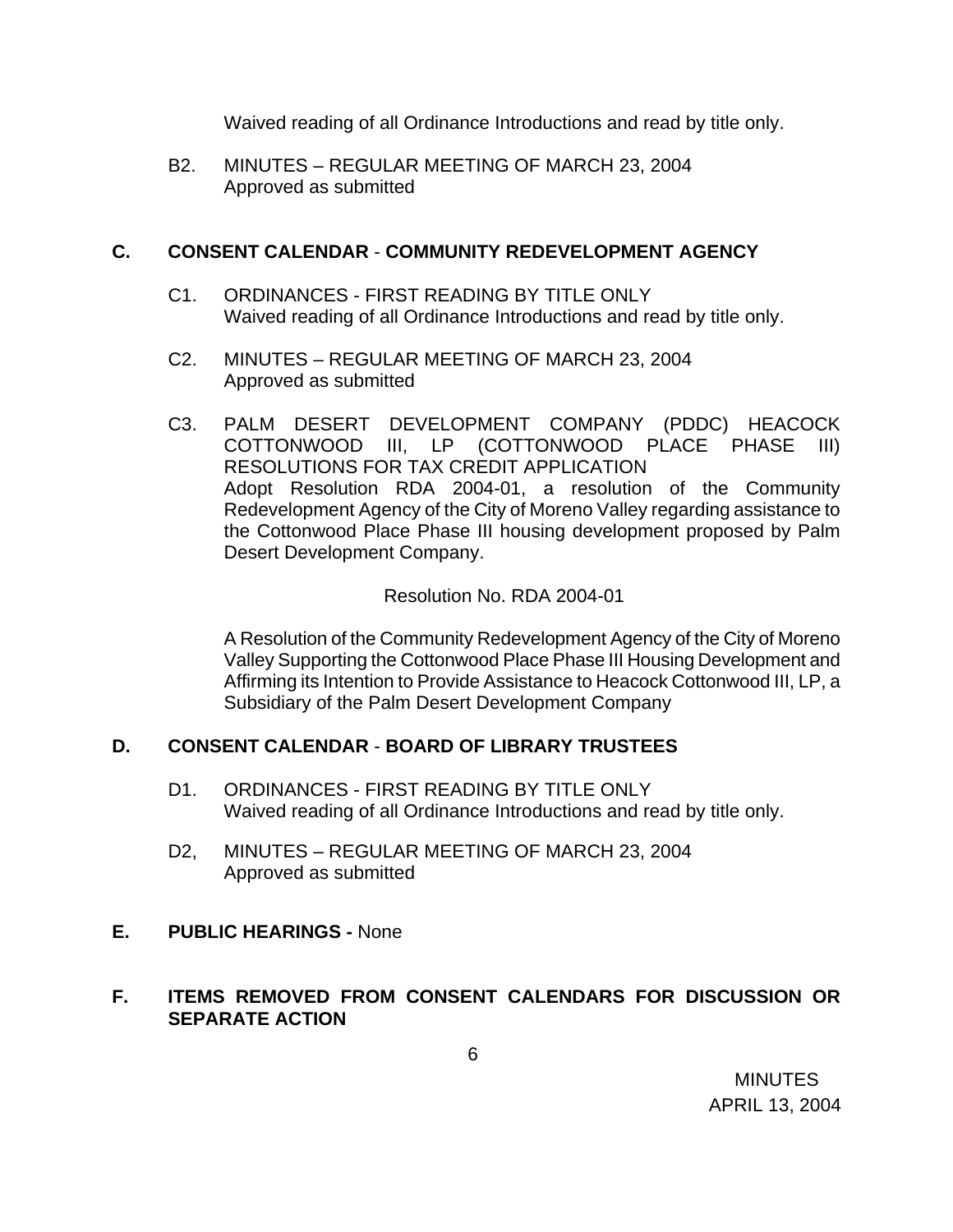### **G. REPORTS**

G1. PUBLIC MEETING TO CONSIDER PUBLIC COMMENTS REGARDING MAIL BALLOT PROCEEDINGS FOR TRACTS 19529 (SOUTH OF EUCALYPTUS AVENUE AND WEST OF GRAHAM STREET) AND 20072 (NORTH OF IRONWOOD AVENUE AND WEST OF MATHEWS ROAD) – COMMUNITY SERVICES DISTRICT ZONE D (PARKWAY LANDSCAPE MAINTENANCE) PROGRAM

President West opened the agenda item for public comments; there being none, public comments were closed.

 Board Member White made a motion, seconded by Vice-President Stewart to receive and file. Motion carried unanimously.

G2. INCREASED PENALTIES FOR UNAUTHORIZED PARKING IN SPACES DESIGNATED FOR DISABLED PERSONS (CONTINUED FROM 3/23/04)

> Mayor West opened the agenda item for public comments; there being none, public comments were closed.

> Council Member White made a motion, seconded by Mayor Pro Tem Stewart to accept staff's recommendation not to install \$100 increase.

> Council Member Flickinger made an amended motion, seconded by Mayor Pro Tem Stewart to give direction to our Lobbyist to try to get the law changed. Motion carried 5-0. Roll call vote.

G3. THE COMMUNITY REDEVELOPMENT AGENCY'S REQUIRED PAYMENT OF PROPERTY TAX REVENUE TO RIVERSIDE COUNTY'S EDUCATIONAL REVENUE AUGMENTATION FUND (ERAF) AND ORDINANCE TO AMEND THE REDEVELOPMENT PLAN

Chairman West opened the agenda item for public comments. Public comments were received from Daryl Terrell.

 Agency Member Batey made a motion, seconded by Chairman West to appropriate \$320,239 from RDA fund 895 and approve payment to the County of Riverside for the Agency's required shift of property tax revenue to the State of California's Education Revenue Augmentation Fund (ERAF) for the 2003-2004 fiscal year. Motion carried 4-1, Agency Member White dissenting. Roll call vote.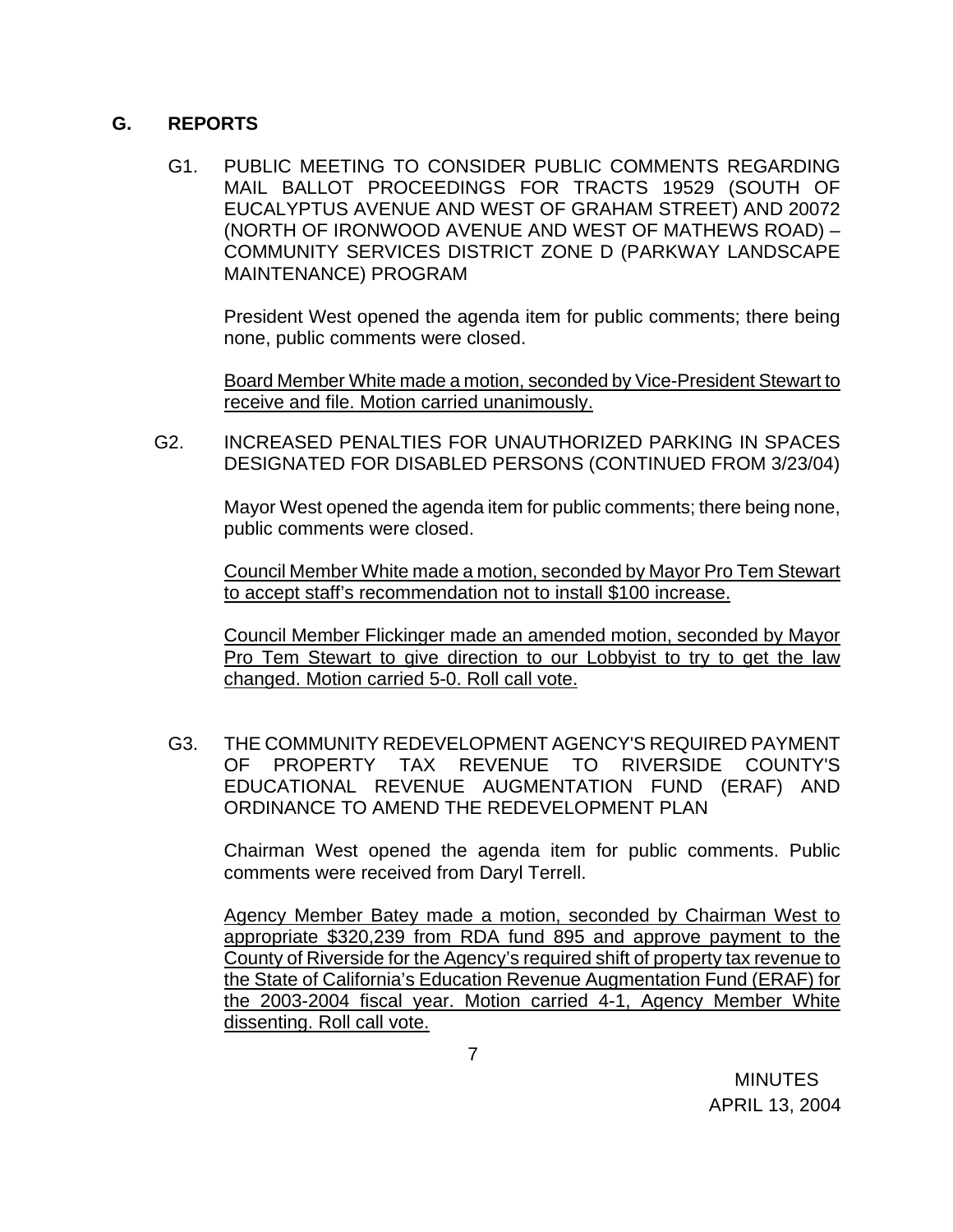Agency Member Batey made a motion, seconded by Chairman West to introduce Ordinance No. RDA 06 to amend the Redevelopment Plan to extend the effectiveness of the Plan and extend the time limit to receive tax increment. Motion carried 4-1, Agency Member White dissenting. Roll call vote.

#### Ordinance No. RDA 06

An Ordinance of the Community Redevelopment Agency of the City of Moreno Valley, California, Amending the Redevelopment Plan for the Moreno Valley Redevelopment Project Pursuant to Health and Safety Code Section 33333.2 (c)

G4. LEGISLATIVE UPDATE

Mayor West opened the agenda item for public comments; there being none, public comments were closed.

Council Member White made a motion, seconded by Mayor Pro Tem Stewart to receive and file the report. Motion carried unanimously.

G5. TRAFFIC ENFORCEMENT PRESENTATION – Power Point presentation only

Mayor West opened the agenda item for public comments; there being none, public comments were closed.

G6. CITY PURCHASE OF OUTSTANDING REDEVELOPMENT PROMISSORY NOTES

Mayor West opened the agenda item for public comments. Public comments were received from Pete Bleckert.

 Council Member White made a motion, seconded by Mayor West to approve the Agreement, as amended with changes indicated by Staff and subject to additional non-substantive minor modification by the City Manager and City Attorney, and to authorize the Mayor to sign the Agreement. Motion carried 5- 0. Roll call vote.

G7. CITY MANAGER'S REPORT (Informational Oral Presentation – not for Council action)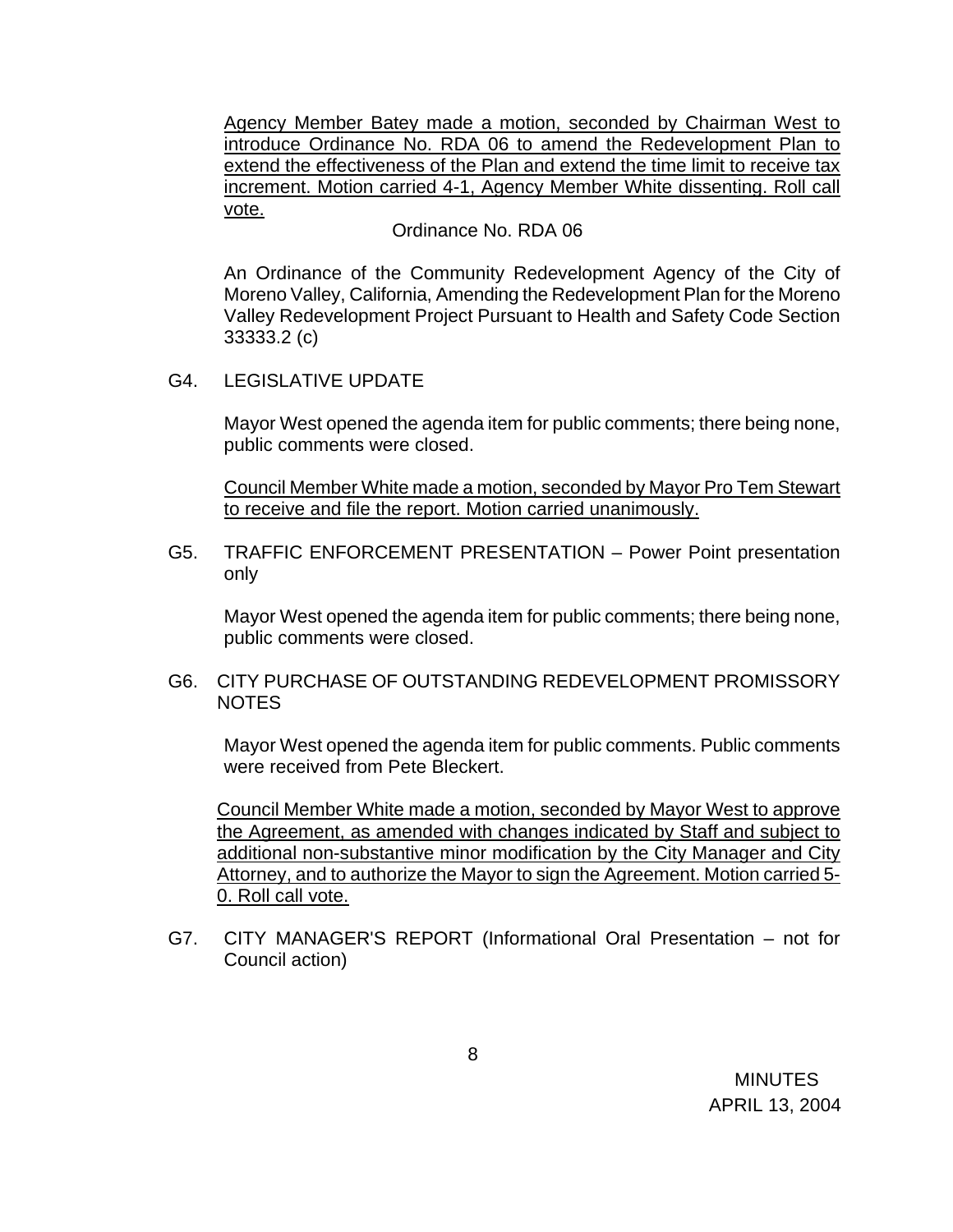**RECESS; RECONVENE** 

#### **H. LEGISLATIVE ACTIONS**

ORDINANCES - 1ST READING AND INTRODUCTION - NONE

ORDINANCES - 2ND READING AND ADOPTION

H1. ORDINANCE NO. 661, AN ORDINANCE OF THE CITY COUNCIL OF THE CITY OF MORENO VALLEY, CALIFORNIA, APPROVING PA03-0096, A ZONE CHANGE FOR ASSESSOR'S PARCEL NUMBERS 477-220-013, - 014, AND –016 FROM OFFICE TO R5 FOR 17.29-NET ACRES LOCATED AT THE NORTHWEST CORNER OF ALESSANDRO BOULEVARD AND MORRISON STREET IN ORDER TO DEVELOP TENTATIVE TRACT MAP NO. 31213 (RECEIVED FIRST READING AND INTRODUCTION MARCH 23, 2004 ON A 5-0 VOTE)

Mayor West opened the agenda item for public comments; there being none, public comments were closed.

 Council Member White made a motion, seconded by Council Member Flickinger to adopt Ordinance No. 661. Motion carried 5-0. Roll call vote.

Ordinance No. 661

An Ordinance of the City Council of the City of Moreno Valley, California, Approving PA03-0096, a Zone Change for Assessor's Parcel Numbers 477- 220-013, -014, and –016 from Office to R5 for 17.29-Net Acres Located at the Northwest Corner of Alessandro Boulevard and Morrison Street in Order to Develop Tentative Tract Map No. 31213

 H2. ORDINANCE NO. 662, AN ORDINANCE OF THE CITY COUNCIL OF THE CITY OF MORENO VALLEY, CALIFORNIA, (PA03-0008), AMENDING THE OFFICIAL ZONING ATLAS OF SAID CITY, CHANGING THE ZONE ON A 28.67 ACRE PARCEL OF LAND, FROM COMMUNITY COMMERCIAL (CC) TO R-5 (RESIDENTIAL-5) LAND USE DISTRICT LOCATED ON THE NORTH SIDE OF CACTUS AVENUE, SOUTH OF BRODIAEA AVENUE, EAST OF OLIVER STREET AND WEST OF MORENO BEACH DRIVE (RECEIVED FIRST READING AND INTRODUCTION MARCH 23, 2004 ON A 4-1 VOTE, MAYOR WEST OPPOSING)

**MINUTES** APRIL 13, 2004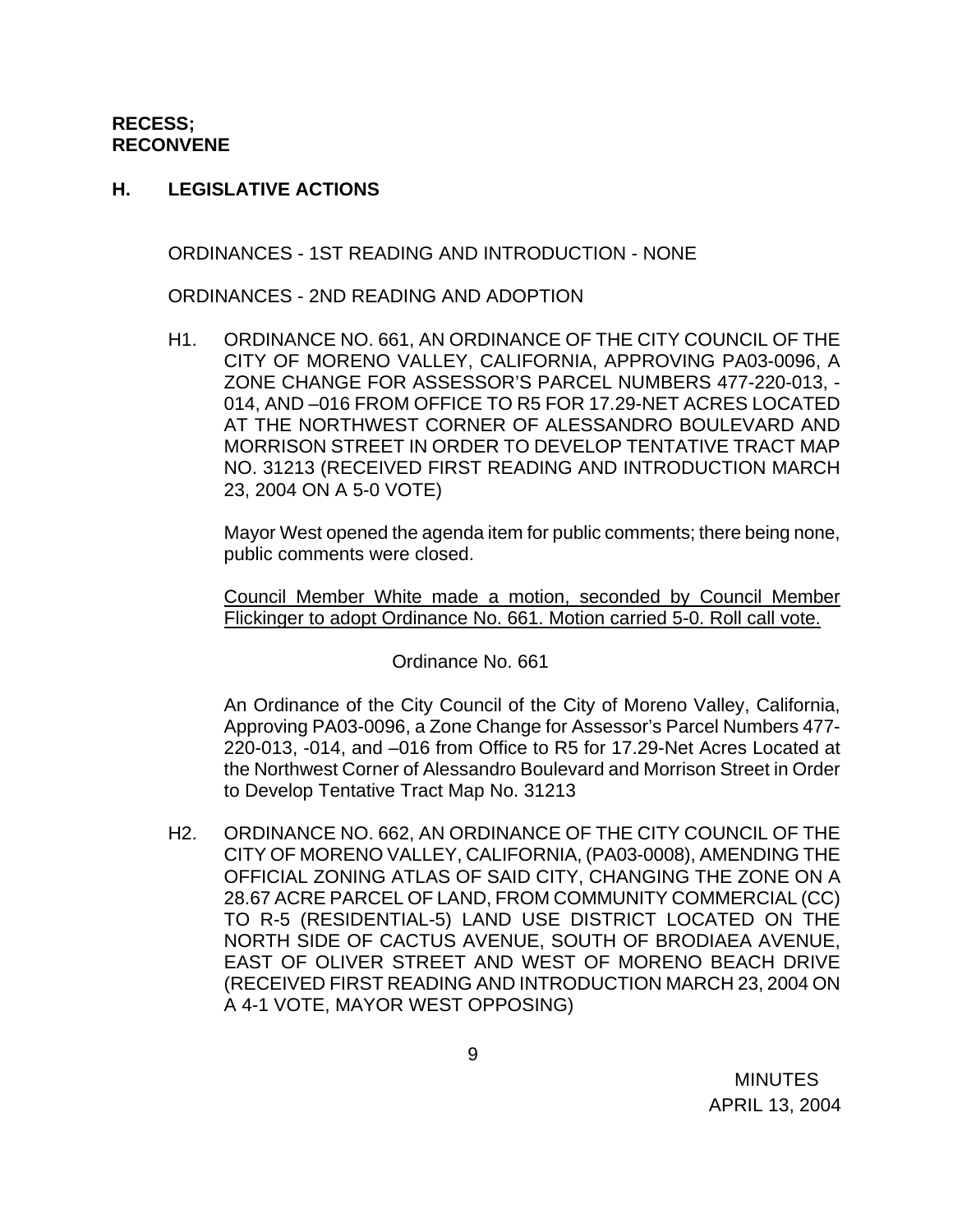Mayor West opened the agenda item for public comments; there being none, public comments were closed.

 Council Member West made a motion, seconded by Mayor Pro Tem Stewart to adopt Ordinance No. 662. Motion carried 4-1, Mayor West dissenting. Roll call vote.

#### Ordinance No. 662

 An Ordinance of the City Council of the City of Moreno Valley, California, (PA03-0008), Amending the Official Zoning Atlas of said City, Changing the Zone on a 28.67 Acre Parcel of Land, from Community Commercial (CC) to R-5 (Residential-5) Land Use District Located on the North Side of Cactus Avenue, South of Brodiaea Avenue, East of Oliver Street and West of Moreno Beach Drive

 H3. ORDINANCE NO. 663, AN ORDINANCE OF THE CITY COUNCIL OF THE CITY OF MORENO VALLEY, CALIFORNIA, APPROVING A ZONE CHANGE (PA03-0110), FROM NEIGHBORHOOD COMMERCIAL (NC) ZONING TO RESIDENTIAL 5 (R5) FOR 10 ACRES (8.7 NET ACRES) LOCATED AT THE NORTHWEST CORNER OF MORRISON STREET AND EUCALYPTUS AVENUE (RECEIVED FIRST READING AND INTRODUCTION MARCH 23, 2004 ON A 5-0 VOTE)

 Mayor West opened the agenda item for public comments; there being none, public comments were closed.

 Council Member White made a motion, seconded by Mayor Pro Tem Stewart to adopt Ordinance No. 663. Motion carried 5-0. Roll call vote.

#### Ordinance No. 663

An Ordinance of the City Council of the City of Moreno Valley, California, Approving a Zone Change (PA03-0110), from Neighborhood Commercial (NC) Zoning to Residential 5 (R5) for 10 Acres (8.7 Net Acres) Located at the Northwest Corner of Morrison Street and Eucalyptus Avenue

H4. ORDINANCE NO. 660, AN ORDINANCE OF THE CITY COUNCIL OF THE CITY OF MORENO VALLEY, CALIFORNIA, AMENDING SECTION 12.36.010 OF THE CITY OF MORENO VALLEY MUNICIPAL CODE RELATING TO THE DESIGNATION OF TRUCK ROUTES (RECEIVED FIRST READING AND INTRODUCTION MARCH 23, 2004 ON A 5-0 VOTE)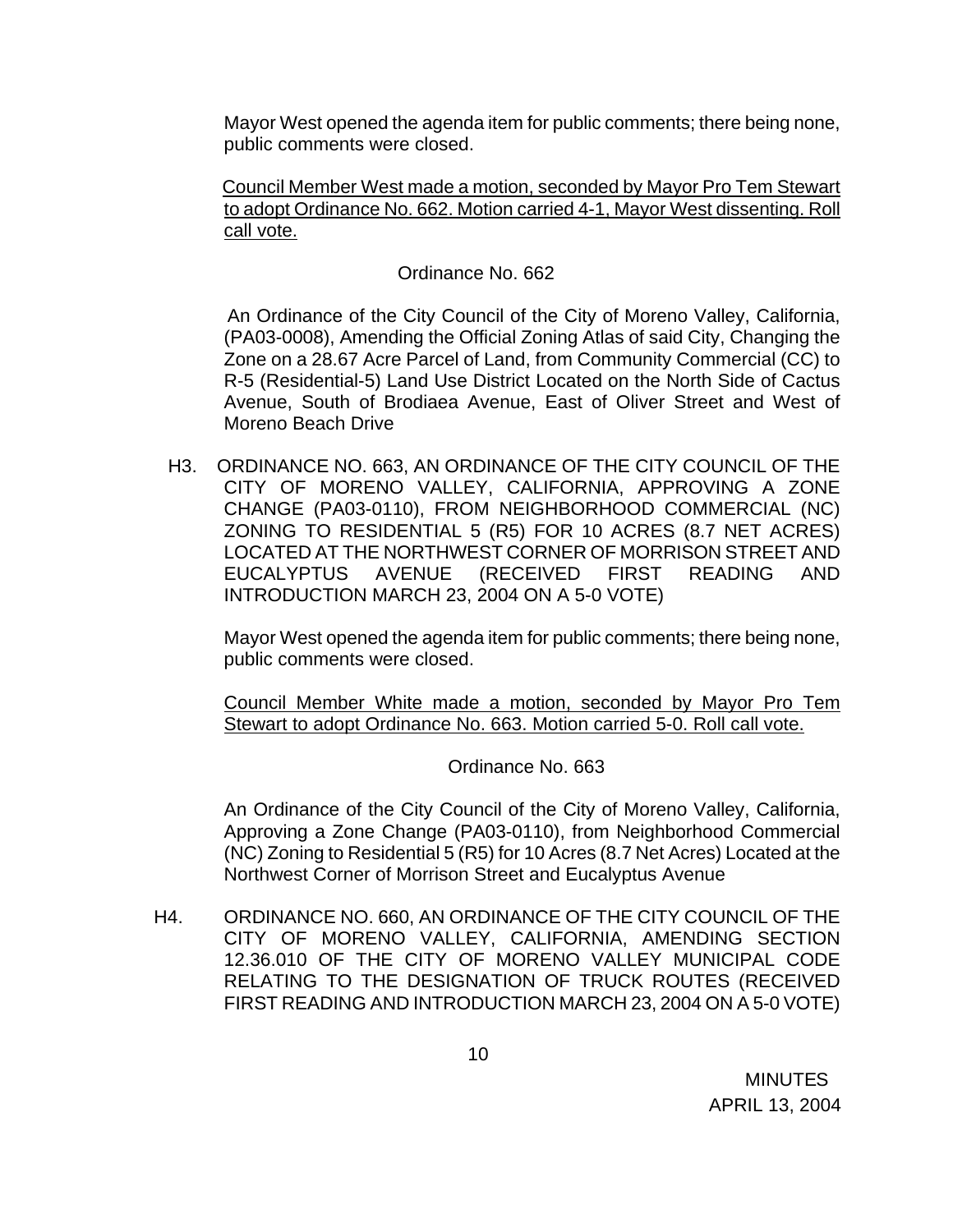Mayor West opened the agenda item for public comments; there being none, public comments were closed.

Council Member White made a motion, seconded by Mayor Pro Tem Stewart to adopt Ordinance No. 660. Motion carried 5-0. Roll call vote.

## Ordinance No. 660

An Ordinance of the City Council of the City of Moreno Valley, California, Amending Section 12.36.010 of the City of Moreno Valley Municipal Code Relating to the Designation of Truck Routes

ORDINANCES - URGENCY ORDINANCES – NONE

RESOLUTIONS – NONE

## PUBLIC COMMENTS **ON ANY SUBJECT NOT ON THE AGENDA** UNDER THE JURISDICTION OF THE CITY COUNCIL ARE AS FOLLOWS:

Joe Teague – 24342 Eucalyptus

1) Code compliance and Police issues

Daryl Terrell – Address matter of record

- 1) Local economy and small businesses
- 2) Taxes on small businesses

## Priscilla Banks – Address matter of record

- 1) Parks & Recreation budget
- 2) Redevelopment Agency funding Recreation & Conference Center

Marcia Amino – 10363 Crest Brook Dr. (Submitted discourse for the public record)

1) Petitions for Moreno Valley Taxpayer Protection Initiative submitted to City Clerk today

Michael Lanitis - 13237 Terry Ct.

1) Comments made by Community and Economic Development Director Linda Guillis

## Pete Bleckert – Address matter of record

- 1) MV Utility measure
- 2) Valley Skate Park concession
- 3) Redevelopment Agency
- 4) League of California Cities' petitions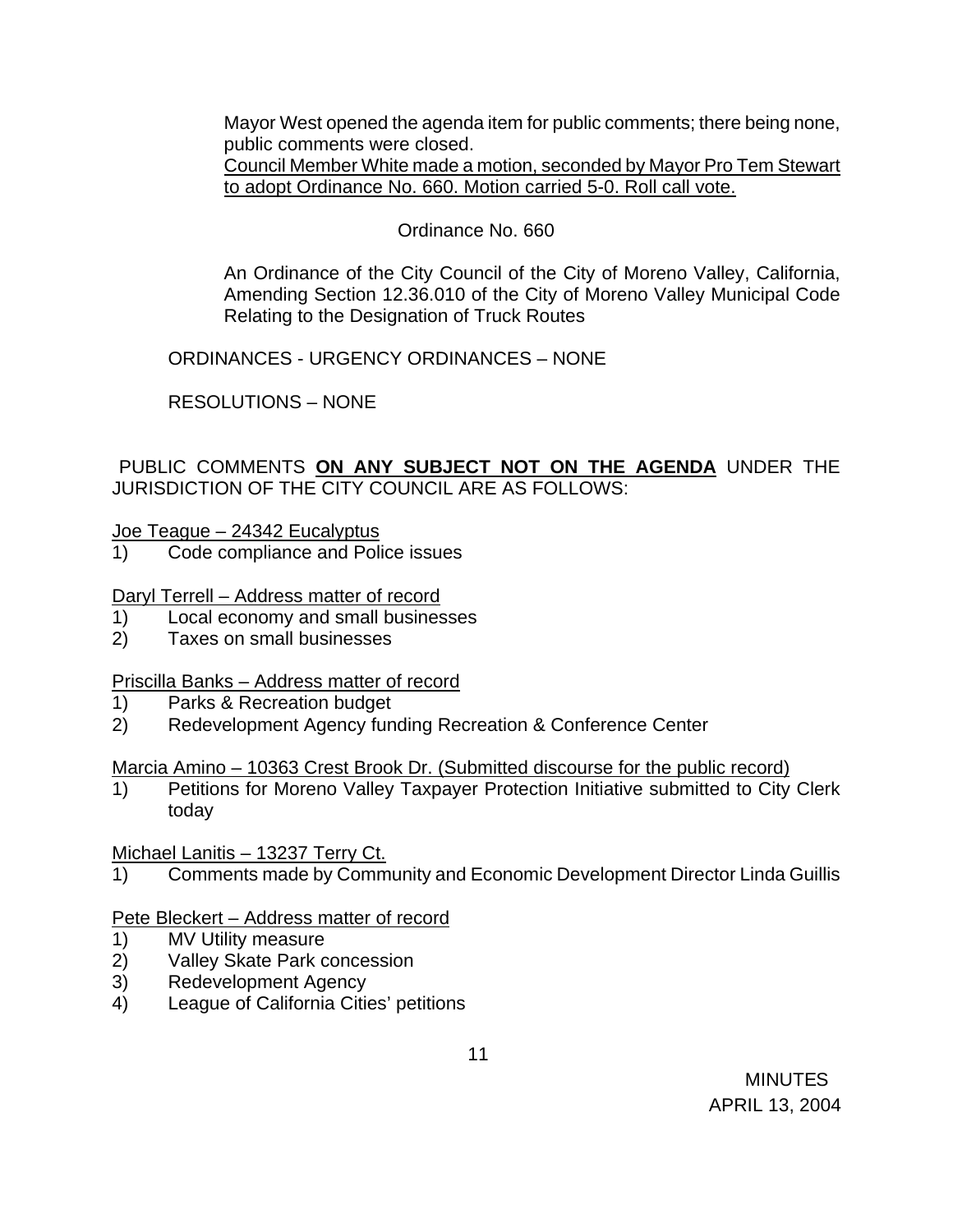# **CLOSING COMMENTS AND/OR REPORTS OF THE CITY COUNCIL, COMMUNITY SERVICES DISTRICT, OR COMMUNITY REDEVELOPMENT AGENCY**

# Mayor Pro Tem Stewart

- 1) Stated many projects taking place with March Joint Powers Authority construction is taking place on West March and the California Department of Forestry is locating a large attack base on the Southeast portion of the base
- 2) County of Riverside is cooperating with the City on giving the City right-of-way land for the area of Box Springs Park
- 3) Announced the City is also trying to get some Transportation Uniform Mitigation Fee funds for improvements on Pigeon Pass – Supervisor Ashley has been quite helpful
- 4) Police Department Volunteer Appreciation Dinner was held last Wednesday the volunteers donate many hours of their own time and do a great job for the City
- 5) Would like to agendize quarterly reports from various outside agencies WRCOG, SCAG, etc. at Study Sessions – Council Member Flickinger concurring

## Council Member Batey

- 1) Requested a special meeting regarding the Municipal Utility Measure to discuss the entire concept – Council Member Flickinger concurring
- 2) Would like to discuss implementing alternative energy incentives at a future study session and also look into using alternative energy sources for City facilities – Council Member Flickinger concurring
- 3) Commented on inappropriate responses made by staff towards public speaker

# Council Member Flickinger

- 1) Agreed with Mayor Pro Tem Stewart's comments regarding the Volunteer Appreciation Dinner – City is always looking for new volunteers
- 2) Attended the open house of the Moreno Valley Crochet Club at the Senior Center over 30 people created items for donation – congratulated them on a very worthy cause
- 3) Questioned the proponents of the Utility Measure as to the purpose of their petition
- 4) On a recent plane trip noticed in the Southwest Airlines magazine a ½ page ad for the City of Riverside sponsored by the Development Department and the Public Utilities Department of the City of Riverside – because of their utility the City of Riverside is able to do this type of economic development and that is what Moreno Valley is looking to do

## Council Member White

- 1) Responded to Mr. Teague's comments regarding his concerns would like to set up a meeting with the Public Works Director and Mr. Teague to address the situation
- 2) Expressed that the Community & Economic Development Director has the right to voice her comments